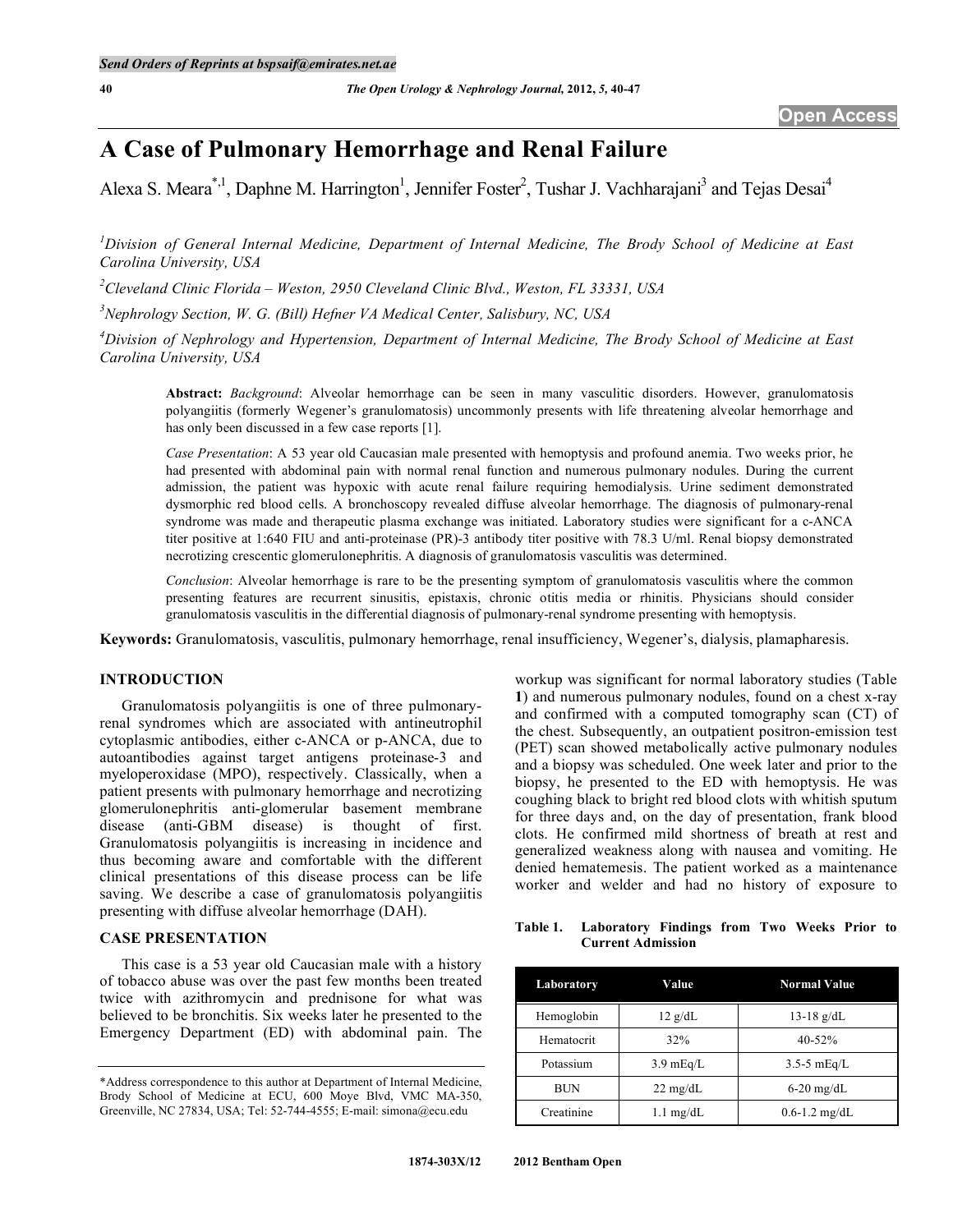asbestos. Moreover, he had no recent travel outside the United States or sick contacts and NSAIDs on occasion He denied fever, chills, weight loss, loss of appetite, chest pain, abdominal pain, diarrhea, constipation, hematuria, changes in urine output, headaches, and rashes.

On examination, the patient was pale, afebrile with a blood pressure of 147/82 mmHg and tachycardic at 120

### **Table 2. Laboratory Findings from this Admission**

beats per minute. He was hypoxic (pulse oximtery reading of 83% on room air) and tachypneic (respiratory rate of 30 breaths per minute). The examination was also significant for coarse breath sounds bilaterally in all lung fields and generalized poor air movement.

Initial laboratory studies were significant for profound anemia and acute renal failure (Table **2**). Urine sediment

| Laboratory                    | Value                                                                                                                                                                                                                                                                    | <b>Normal Value</b>                                                                                                                                                                                                                                           |  |
|-------------------------------|--------------------------------------------------------------------------------------------------------------------------------------------------------------------------------------------------------------------------------------------------------------------------|---------------------------------------------------------------------------------------------------------------------------------------------------------------------------------------------------------------------------------------------------------------|--|
| <b>White Blood Cell</b>       | $15 \text{ k/uL}$                                                                                                                                                                                                                                                        | $4.5 - 11$ k/uL                                                                                                                                                                                                                                               |  |
| Hemoglobin                    | $5.7$ g/dL                                                                                                                                                                                                                                                               | 13-18 $g/dL$                                                                                                                                                                                                                                                  |  |
| Hematocrit                    | 16.1%                                                                                                                                                                                                                                                                    | 40-52%                                                                                                                                                                                                                                                        |  |
| <b>Platelets</b>              | 185 k/uL                                                                                                                                                                                                                                                                 | 150-440 k/uL                                                                                                                                                                                                                                                  |  |
| Sodium                        | 132 mEq/L                                                                                                                                                                                                                                                                | 135-145 mEq/L                                                                                                                                                                                                                                                 |  |
| Potassium                     | $7.1 \text{ mEq/L}$                                                                                                                                                                                                                                                      | $3.5-5$ mEq/L                                                                                                                                                                                                                                                 |  |
| <b>Chloride</b>               | $102 \text{ mEq/L}$                                                                                                                                                                                                                                                      | 99-19 mEq/L                                                                                                                                                                                                                                                   |  |
| <b>Bicarbonate</b>            | $18 \text{ mEq/L}$                                                                                                                                                                                                                                                       | 22-33 mEq/L                                                                                                                                                                                                                                                   |  |
| <b>BUN</b>                    | $208$ mg/dL                                                                                                                                                                                                                                                              | $6-20$ mg/dL                                                                                                                                                                                                                                                  |  |
| Creatinine                    | 12.11 mg/dL                                                                                                                                                                                                                                                              | $0.6 - 1.2$ mg/dL                                                                                                                                                                                                                                             |  |
| Glucose                       | $121 \text{ mg/dL}$                                                                                                                                                                                                                                                      | 70-105 mg/dL                                                                                                                                                                                                                                                  |  |
| Calcium                       | $8.7$ mg/dL                                                                                                                                                                                                                                                              | 8.5-10.5 mg/dL                                                                                                                                                                                                                                                |  |
| Phosphorus                    | $10.3$ mg/dL                                                                                                                                                                                                                                                             | $2.9 - 4.8$ mg/dL                                                                                                                                                                                                                                             |  |
| Magnesium                     | $2.1$ mg/dL                                                                                                                                                                                                                                                              | $1.6 - 2.6$ mg/dL                                                                                                                                                                                                                                             |  |
| <b>AST</b>                    | $9$ U/L                                                                                                                                                                                                                                                                  | 10-37 U/L                                                                                                                                                                                                                                                     |  |
| <b>ALT</b>                    | 12 U/L                                                                                                                                                                                                                                                                   | 10-49 U/L                                                                                                                                                                                                                                                     |  |
| <b>Alkaline Phosphatase</b>   | 63 U/L                                                                                                                                                                                                                                                                   | 41-120 U/L                                                                                                                                                                                                                                                    |  |
| <b>Total bilirubin</b>        | $0.4$ mg/dL                                                                                                                                                                                                                                                              | $0.3 - 1.2$ mg/dL                                                                                                                                                                                                                                             |  |
| <b>Total protein</b>          | $6$ g/dL                                                                                                                                                                                                                                                                 | 6.2-8.3 $g/dL$                                                                                                                                                                                                                                                |  |
| Albumin                       | $2.8~\mathrm{g}/\mathrm{d}L$                                                                                                                                                                                                                                             | $3.4 - 4.9$ g/dL                                                                                                                                                                                                                                              |  |
| Lactate dehydrogenase         | 256 U/L                                                                                                                                                                                                                                                                  | 118-273 U/L                                                                                                                                                                                                                                                   |  |
| Ferritin                      | 782 ng/mL                                                                                                                                                                                                                                                                | 22-322 ng/mL                                                                                                                                                                                                                                                  |  |
| Transferrin                   | $144$ mg/dL                                                                                                                                                                                                                                                              | 203-362 mg/dL                                                                                                                                                                                                                                                 |  |
| Haptoglobin                   | $146$ mg/dL                                                                                                                                                                                                                                                              | 40-240 mg/dL                                                                                                                                                                                                                                                  |  |
| Iron                          | $22$ ug/dL                                                                                                                                                                                                                                                               | 35-194 ug/dL                                                                                                                                                                                                                                                  |  |
| <b>Iron Binding Capacity</b>  | 209 ug/dL                                                                                                                                                                                                                                                                | 250-450 ug/dL                                                                                                                                                                                                                                                 |  |
| <b>Transferrin Saturation</b> | 11%                                                                                                                                                                                                                                                                      | 20-50%                                                                                                                                                                                                                                                        |  |
| Complement C3                 | $128$ mg/dL                                                                                                                                                                                                                                                              | 90-170 mg/dL                                                                                                                                                                                                                                                  |  |
| <b>Complement C4</b>          | $27 \text{ mg/dL}$                                                                                                                                                                                                                                                       | $12-36$ mg/dL                                                                                                                                                                                                                                                 |  |
| <b>INR</b>                    | 1.0                                                                                                                                                                                                                                                                      |                                                                                                                                                                                                                                                               |  |
| <b>PT</b>                     | 10.6 seconds                                                                                                                                                                                                                                                             | 9.7-11.3 seconds                                                                                                                                                                                                                                              |  |
| aPTT                          | 27.5 seconds                                                                                                                                                                                                                                                             | 23-31 seconds                                                                                                                                                                                                                                                 |  |
| Urine analysis                | Cloudy, Straw, specific gravity 1.010, pH 5, 2+ proteins,<br>negative glucose, negative ketones, negative bilirubin,<br>too numerous to count RBCs, 3+ hemoglobin, no WBC,<br>negative leukocyte esterase, negative nitrites, normal<br>urobilinogen, amorphous sediment | Clear, Yellow, specific gravity 1.005-1.030, pH 4.5-8,<br>negative proteins, negative glucose, negative ketones,<br>negative bilirubin, 0/HPF RBCs, negative hemoglobin,<br>0/HPF WBC, negative leukocyte esterase, negative<br>nitrites, normal urobilinogen |  |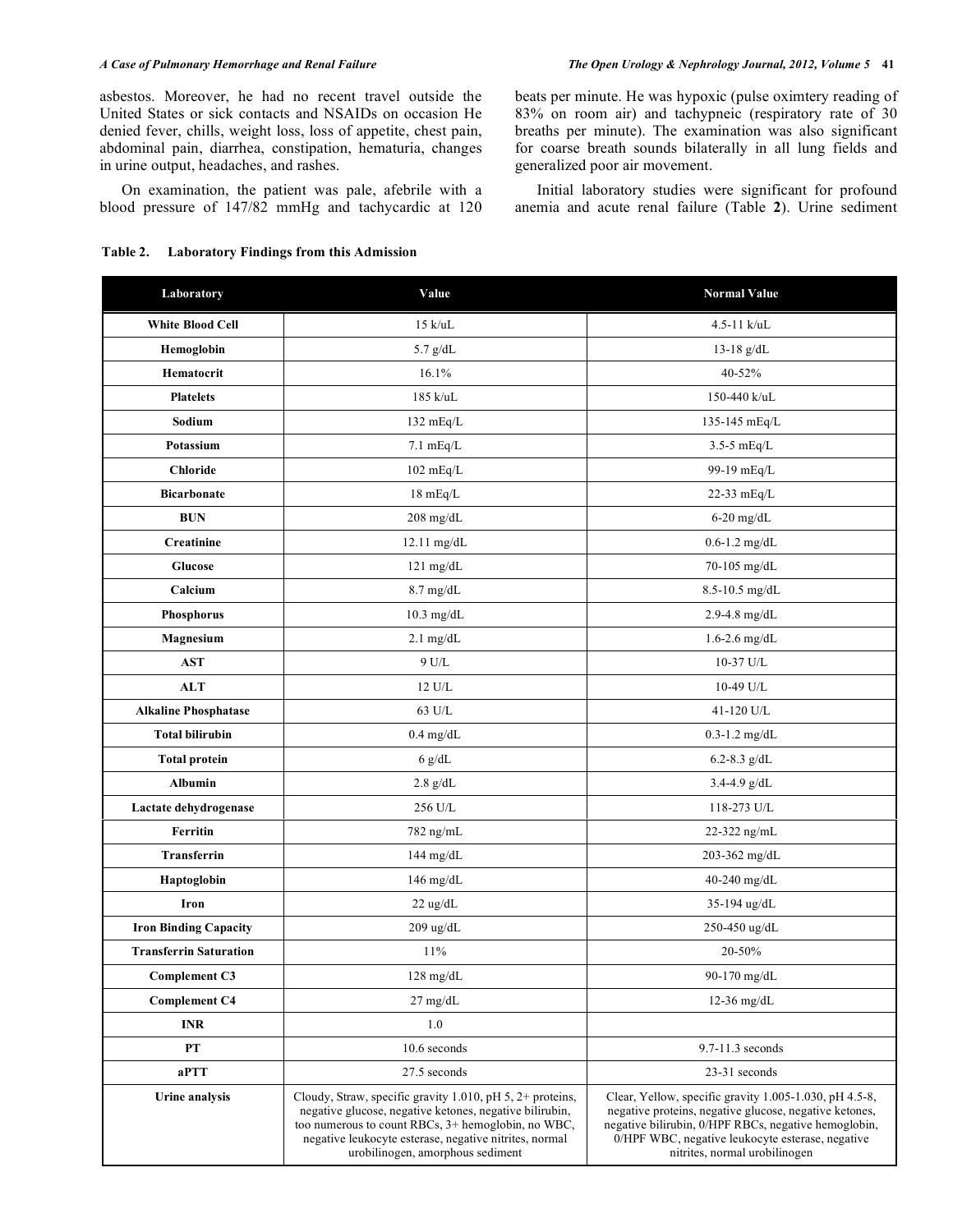#### **42** *The Open Urology & Nephrology Journal, 2012, Volume 5 Meara et al.*

demonstrated a moderate amount of dysmorphic red blood cells (RBC) with no RBC casts but a moderate amount of muddy brown casts. The chest x-ray (Fig. **1**) showed diffuse bilateral airspace opacities that were non-specific concerning for pulmonary edema, pulmonary hemorrhage, ARDS, or pneumonia. Given the presence of hemoptysis, urinary red cell casts and acute kidney injury, the possibility of a pulmonary-renal syndrome was considered. He was intubated and placed on mechanical ventilation and bronchial lavage was initially sent from the patient confirming pulmonary hemorrhage seen in Fig. (**2**). The patient was started on a course of plasmapheresis and supportive hemodialysis. Immunologic studies were done and are reflected in Table **3**. Significant findings included c-ANCA titer of 1:640 FIU, and a negative anti-GBM antibody titer. A renal biopsy was performed and was significant for necrotizing crescentic glomerulonephritis with fibrocellular crescents in nine of sixteen glomeruli along with acute tubular injury (Figs. **3**, **4**) with a lung biopsy (Figs. **5**-**7**) indicating the presence of acute and organizing infarct with numerous vascular thrombi and necrotizing vasculitis.



**Fig. (1).** Portable upright AP view showing diffuse bilateral airspace opacities. Differential diagnosis includes pulmonary edema, pulmonary hemorrhage, ARDS, and pneumonia.

The definitive diagnosis of granulomatosis polyangiitis was made. As the diagnosis was being confirmed renal replacement therapy was begun as well as four treatments of plasmapharesis were completed. Once the diagnosis was confirmed, plasmapharesis was stopped and the patient was started on cyclophosphamide and prednisone along with dialysis support. Immunologically he achieved remission, but failed to recover renal function and remains dependent on hemodialysis (Graph **1**).

# **DISCUSSION**

Granulomatosis polyangiitis is a pauci-immune vasculitis, and is one of the many causes of pulmonary-renal syndrome. Etiologies of pulmonary-renal syndrome include anti-GBM disease, and microscopic polyangiitis (MPA), and granulomatosis polyangiitis. This patient's clinical presentation of DAH with necrotizing crescentic glomerulonephritis was atypical but immunologically consistent with granulomatosis polyangiitis due to high titers of c-ANCA and PR-3 antibodies.

The incidence of granulomatosis polyangiitis has almost doubled from since 1990 to 1 in 64.8 million in 2005 and mean age range at presentation is 40 to 60 years [2]. Granulomatosis polyangiitis is a systemic vasculitis that affects both medium and small vessels. Typically, granulomatosis polyangiitis involves the upper respiratory tract, lungs, kidneys and joints and is frequently an indolent disease [3]. Most of these patients have c-ANCA positive antibodies and less commonly myeloperioxidase positive antibodies [4]. Approximately 99% of patients with granulomatosis polyangiitis will develop upper respiratory tract involvement during the disease process [2,4]. Pulmonary involvement ranges from 60-85%, classically as capillaritis or granulomatosis masses, which could lead to diffuse alveolar hemorrhage (DAH) [2]. DAH has been reported over a wide range from 7-40%, and usually the results of a mass or untreated capillaritis [4,6]. DAH is characteristically not the presenting symptom, as seen in our

| Laboratory                                   | Value                                     | <b>Normal Value</b>    |
|----------------------------------------------|-------------------------------------------|------------------------|
| Antinuclear antibody                         | $< 7.5$ IU/mL                             | $< 7.5$ IU/mL          |
| Antineutrophil cytoplasmic Antibody          | Total: $\geq$ 1:640 FIU<br>c-ANCA pattern | Total: $\leq 1:20$ FIU |
| <b>Glomerular Basement Membrane Antibody</b> | $\leq 1.0$ AI                             | $< 1.0$ AI             |
| <b>Total Hepatitis B Core Antibody</b>       | Negative                                  | Negative               |
| <b>Hepatitis B Surface Antigen Antibody</b>  | Postitive                                 |                        |
| <b>Hepatitis C Virus Antibody</b>            | Negative                                  | Negative               |
| <b>Neutrophil Myeloperoxidase Antibody</b>   | $<$ 9.0 U/mL                              | $<$ 9.0 U/mL           |
| <b>Neutrophil Proteinase-3 Autoantibody</b>  | 78.3 U/mL                                 | $<$ 3.5 U/mL           |
| <b>Rheumatoid Factor</b>                     | $80$ IU/mL                                | $\leq 10$ IU/mL        |
| Anti-Streptolysin (ASO) Antibody             | 53 IU/mL                                  | $\leq$ 200 IU/mL       |

**Table 3. Immunologic Studies**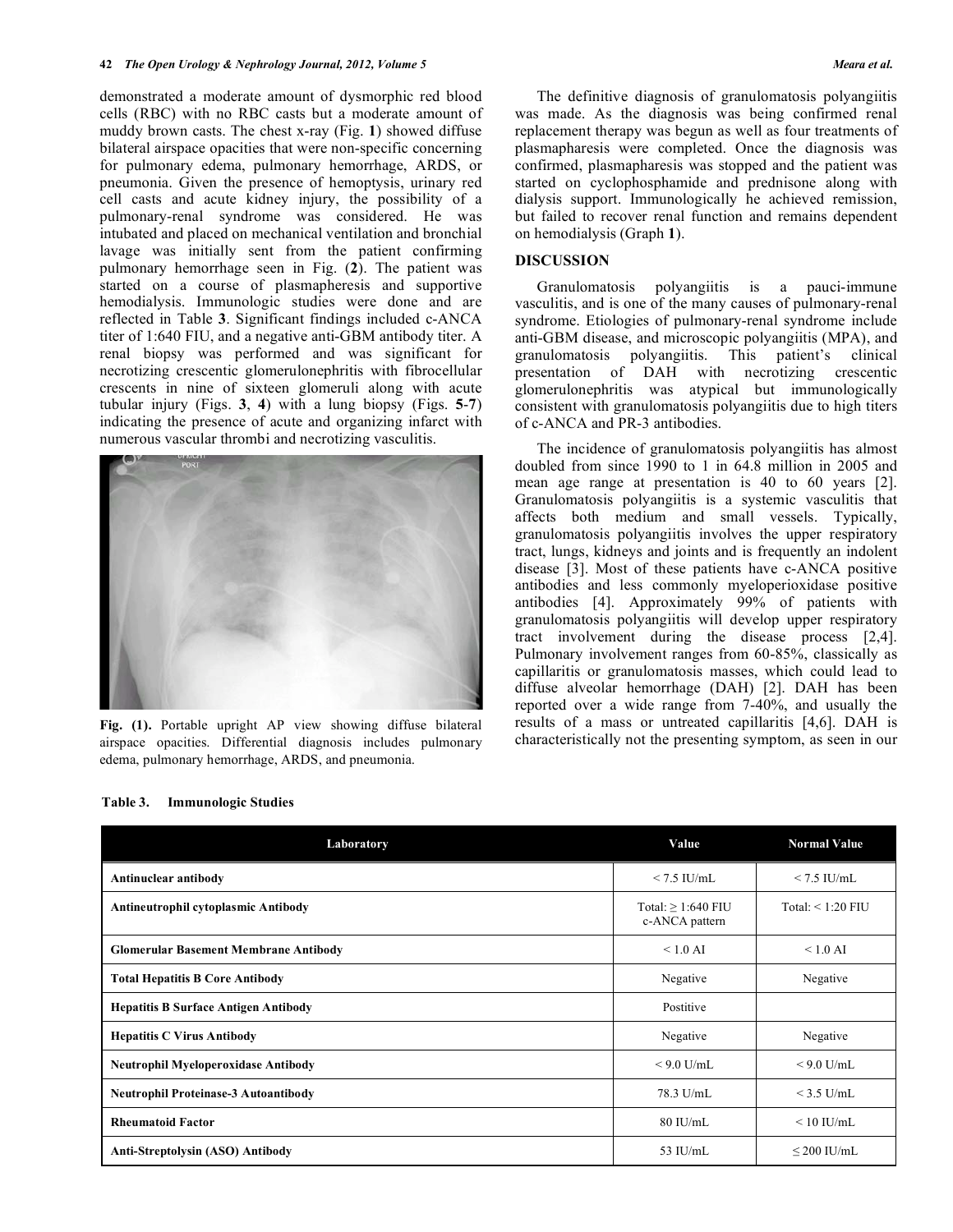

**Fig. (2).** Bronchial lavage showing hemosiderin laden macrophages with an index of 77% indicative of pulmonary hemorrhage seen on light microscopy with magnification at 40x with an iron stain.



**Fig. (3).** Kidney biopsy showing necrotizing glomerulonephritis in the glomerulus with crescents seen on light microscopy with magnification at 20x with a hematoxylin and eosin stain.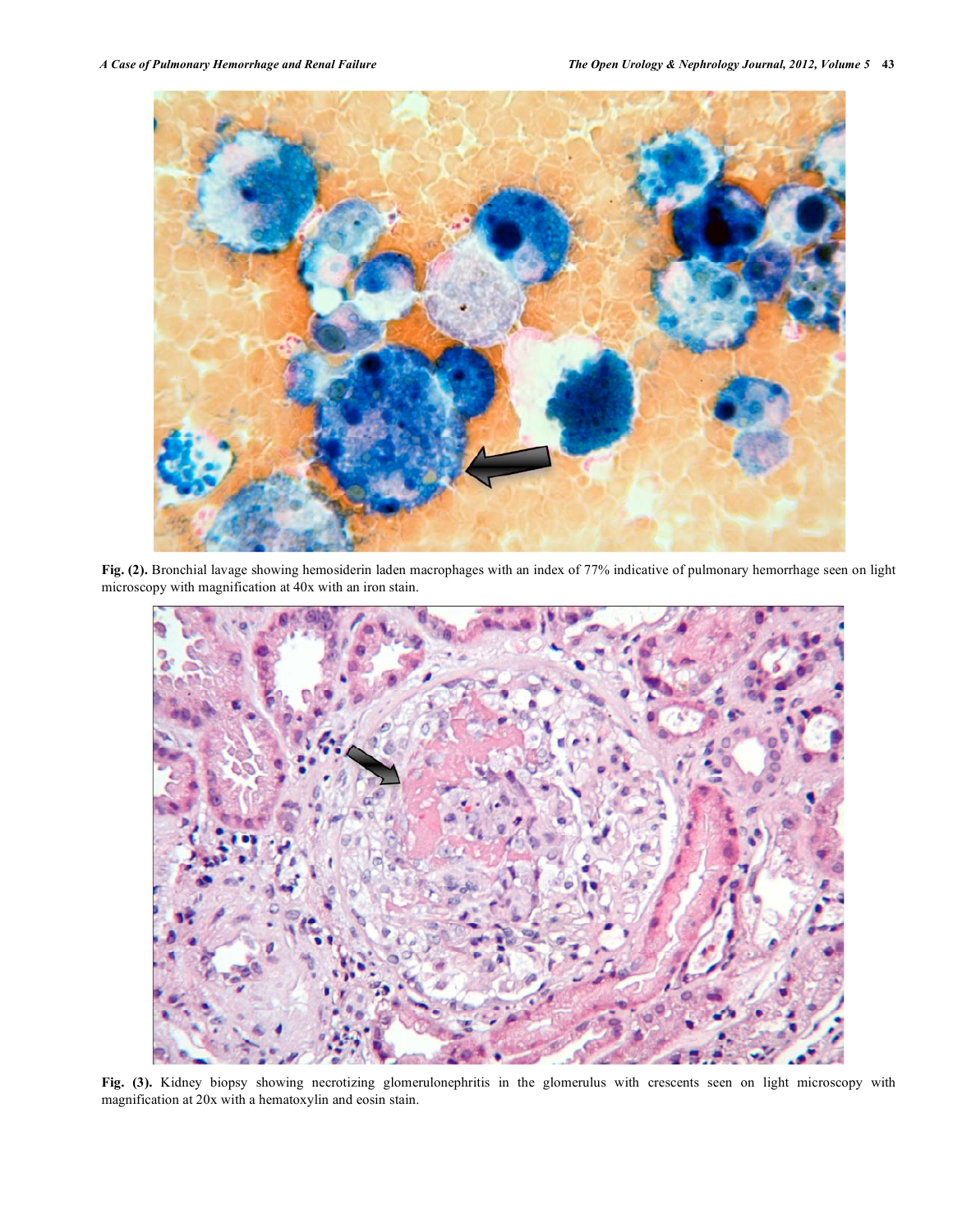

**Fig. (4).** Kidney biopsy shows glomerular tuft rupture seen on light microscopy with magnification at 20X with a Jones methenamine silver stain.



Fig. (5). Lung biopsy shows a necrotizing vasculitis that is associated with hemorrhagic infarct in the lung parenchyma seen with light microscopy with magnification at 10x with a hematoxylin and eosin stain.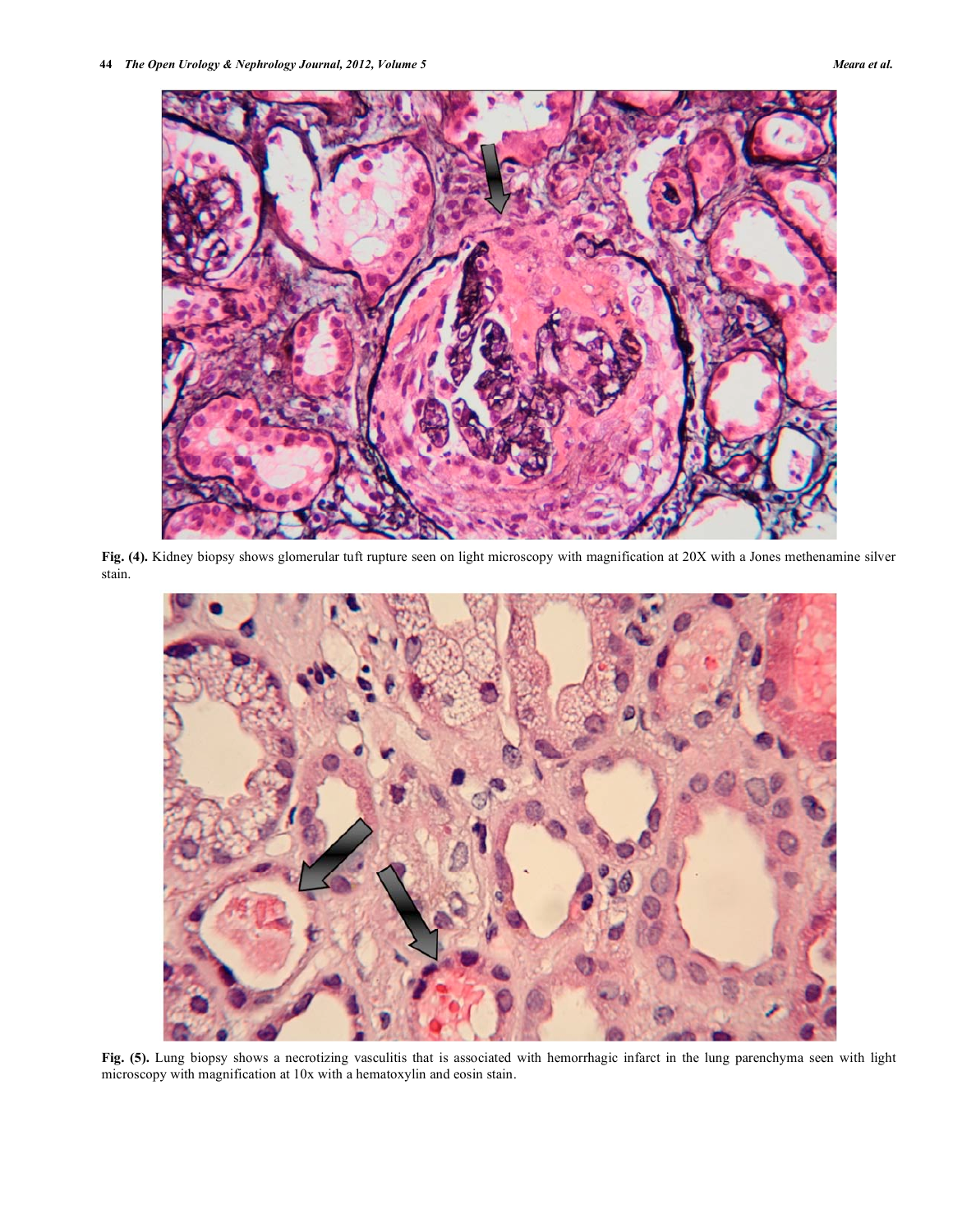

**Fig. (6).** Lung biopsy shows vascular thrombi in the lung seen with light microscopy with magnification at 4x with a hematoxylin and eosin stain.



**Fig. (7).** Lung biopsy shows necrotizing vasculitis that is associated with hemorrhagic infarct seen with light microscopy with magnification at 10x with a hematoxylin and eosin stain.

case. It has been agreed upon that DAH does have an increase mortality rate of 60%, however, if granulomatosis polyangiitis is left untreated the mortality rate is 91% [1,5,7- 9].

Glomerulonephritis is also been reported in varying frequencies from 40-70% [2]. Typically only about 25% require dialysis and only half of those will progress to endstage renal disease [1,2]. Severe renal disease has been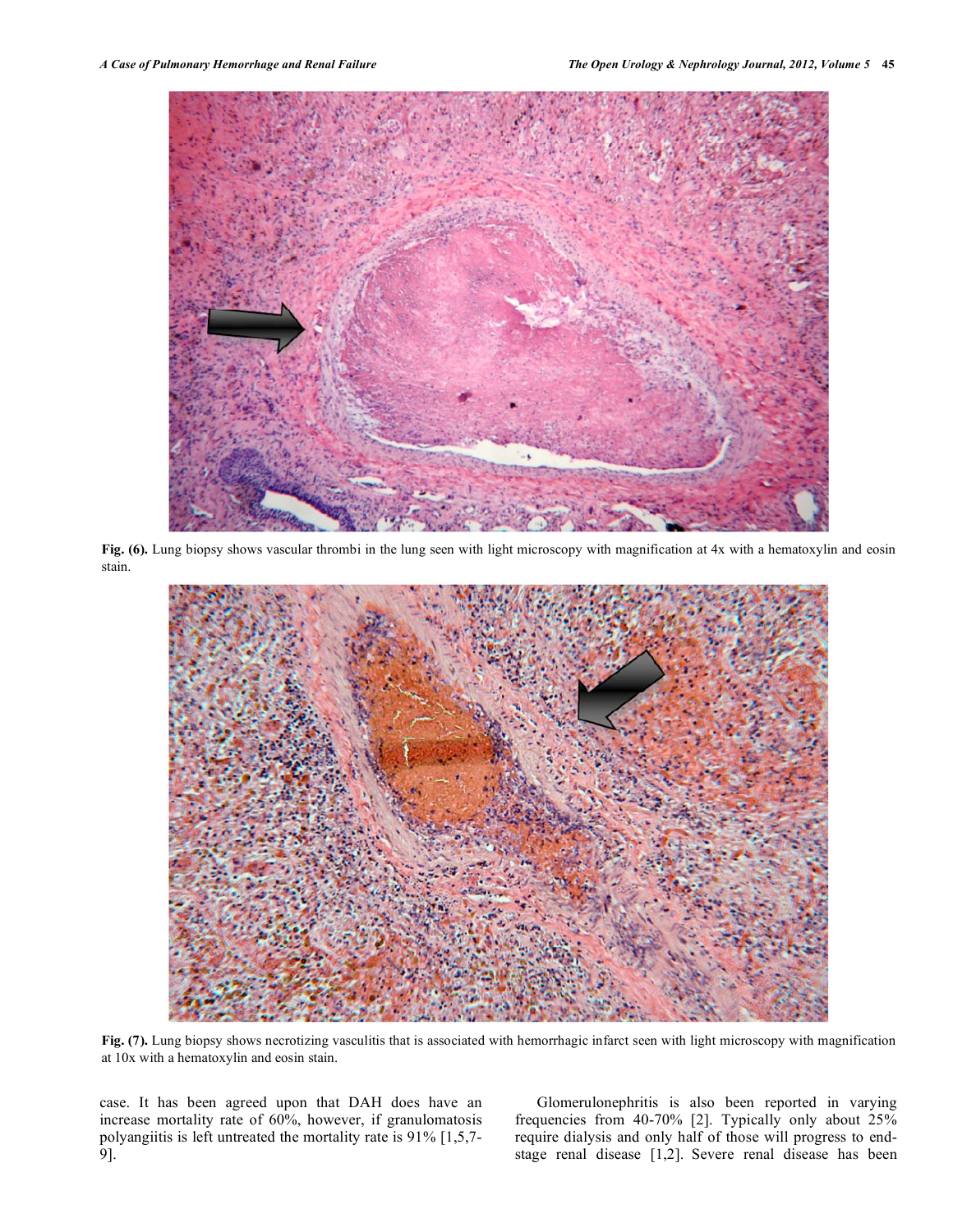

**Graph 1.** Trend of creatinine from admission during treatment and renal replacement until discharge when patient went home with three times a week hemodialysis.

classified by the European Vasculitis Study Group as a presenting creatinine of over 5.8mg/dL [12]. Persistent renal impairment despite adequate treatment also leads to poor prognosis [2].

The prognosis of vasculitic disease is worse with concomitant renal impairment and pulmonary manifestations at initial presentation with the absence of upper respiratory tract involvement [2]. Those individuals that are admitted to the intensive care unit (ICU) with a suspected alveolar hemorrhage have a mortality of 25 to 50% [4]. Therefore, it is imperative to have a high index of suspicion in order to improve the outcomes. This disease is often confused with anti-GBM disease or microscopic polyangiitis (MPA). The only way to differentiate these diseases is by serology testing and confirmed with either lung or kidney biopsy. Goodpasture's syndrome is associated with high titers of anti-GBM antibody and DAH is a common presenting symptom. Goodpasture's disease is treated with plasmapheresis. MPA typically presents with capillaritis then subsequently develops Granulmatous vasculitis, but these diseases are treated very similarly with glucocorticoids and cyclophosphamide. However, in the presence of diffuse alveolar hemorrhage, immunosuppressive therapy alone can be inadequate and therefore plasmapheresis is instituted in some cases. There has been a randomized study that has shown benefit with plasmapharesis in addition to immunosuppressive therapy which includes the traditional high dose methylprednisolone with patients in severe renal diseae [12]. Due to the high mortality rate, associated with DAH and severe renal disease, our patient was plasmapheresed even before intravenous cyclophosphamide and glucocortiocoids were given and biopsy results were

available. Recent evidence suggests that patients with severe ANCA-associated vasculitis, defined by the presence of DAH and/or severe renal involvement (creatinine greater than 5.7 mg/dL), might benefit from this combination [5,10,11].

### **CONFLICT OF INTEREST**

The authors confirm that this article content has no conflicts of interest.

# **ACKNOWLEDGEMENTS**

Dr. Karlene Hewan-Lowe from the ECU Division of Pathology for providing pathology descriptions and pictures.

## **REFERENCES**

- [1] Hoffman G, Kerr G, Leavitt R, *et al.* Wegener Granulomatosis: An Analysis of 158 patients. Ann Intern Med 1992; 116: 488-98.
- [2] Holle JU, Laudien M, Gross WL. Clinical manifestations and treatment of wegener's granulomatosis. Rheum Dis Clin North Am 2010; 26: 507-26.
- [3] Aydin Z, Gursu M, Karadag S, *et al*. Role of plasmapheresis performed in hemodialysis units or the treatment of antineutrophilic cytoplasmic antibody-associated systemic vasculitides. Ther Apher Dial 2010; 15(5): 493-8.
- [4] Semple D, Keogh J, Forni L, Venn R. Clinical review: vasculitis on the intensive care unit – part 1: diagnosis. Crit Care 2005; 9: 92-7.
- [5] Travis W, Carpenter H, Lie J. Diffuse Pulmonary Hemorrhage: An uncommon manifestation of wegner's granulomatosis. Am J Surg Pathol 1987; 11(9): 702-8.
- [6] Ishiguro T, Takayanagi N, Yamaguchi S, *et al*. Pulmonary capillaritis in wegener's granulomatosis detected *via* transbronchial lung biopsy. Intern Med 2012; 51: 905-9.
- [7] Kim J, Park J, Wang Y, Park H, Sung S, Kim D. Diffuse Alveolar Hemorrhage in a 39-year-old Woman: unusual initial presentation of microscopic Polyangiitis. Korean J Thorac Cardiovasc Surg 2011; 44: 448-51.